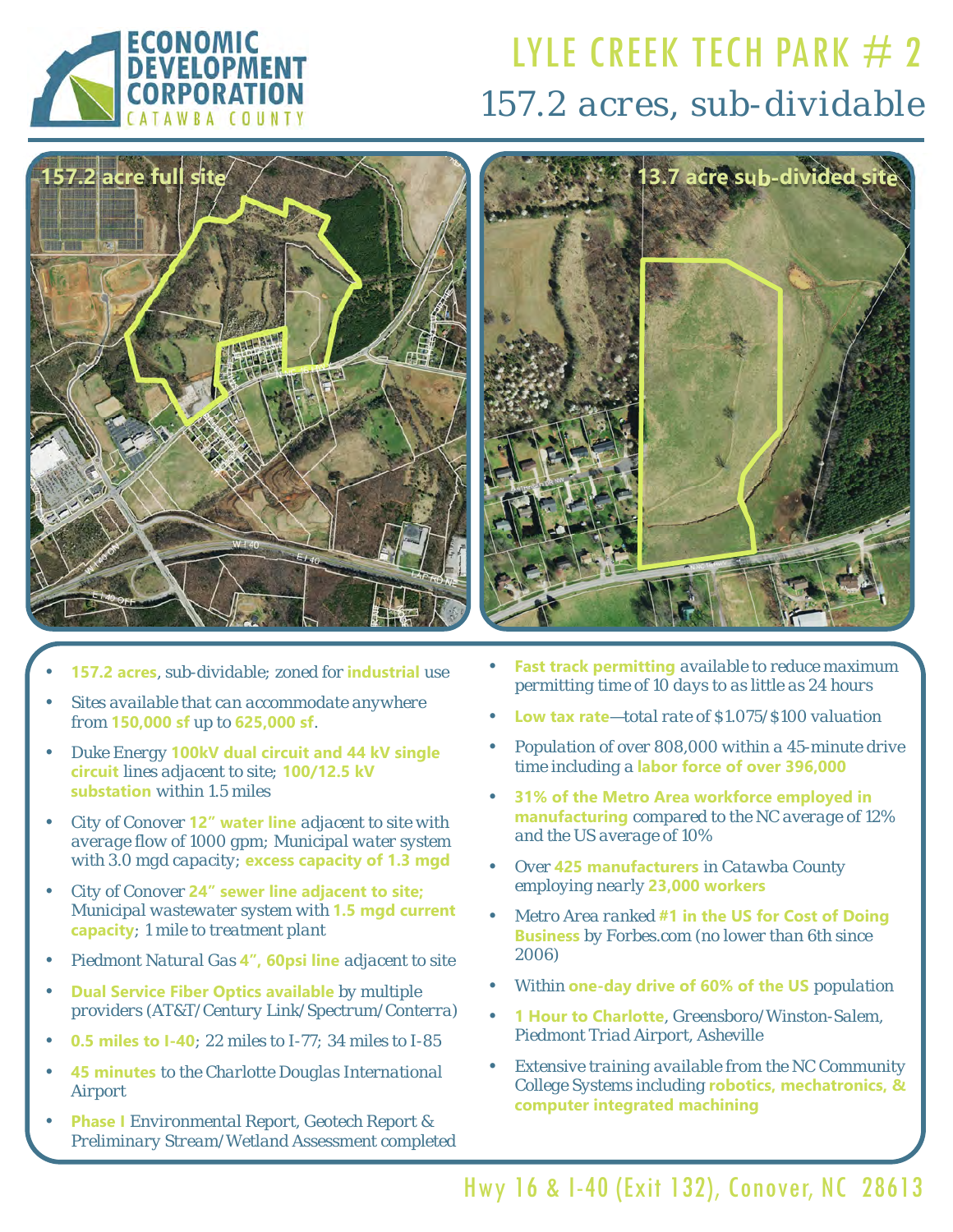## **Conceptual Site Plan #1**

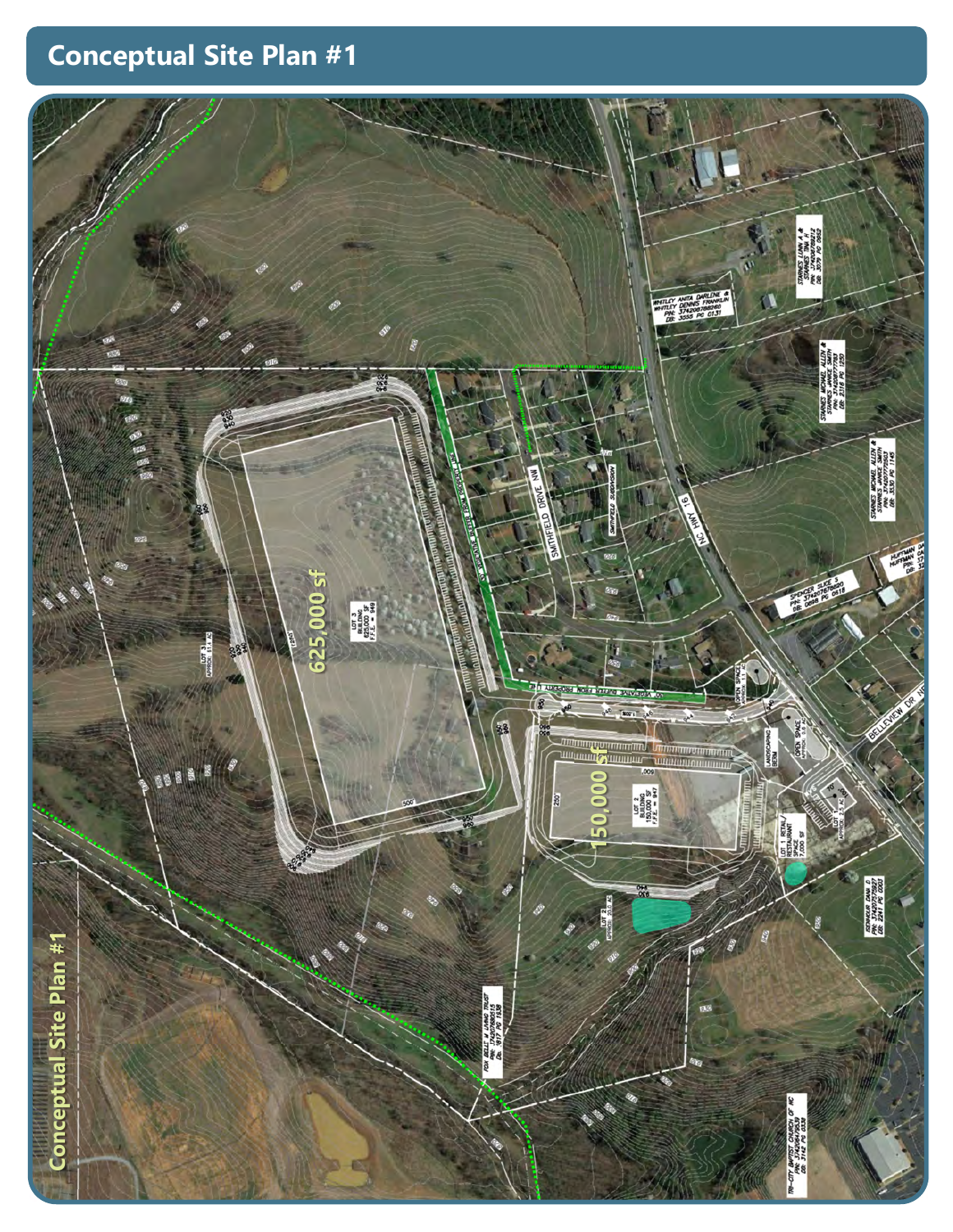## **Conceptual Site Plan #2**